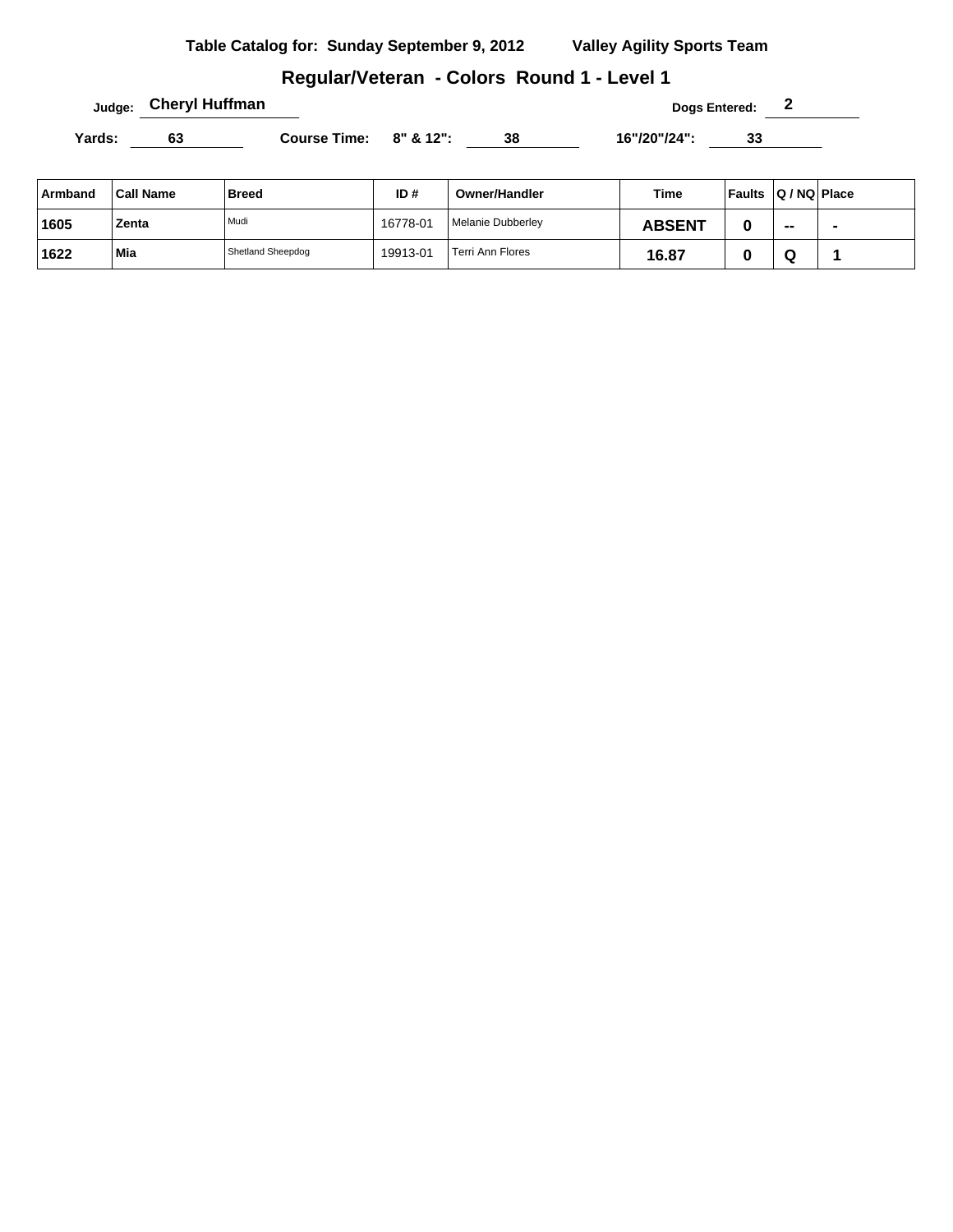| Table Catalog for: Sunday September 9, 2012 | <b>Valley Agility Sports Team</b> |
|---------------------------------------------|-----------------------------------|
|                                             |                                   |

# **Regular/Veteran - Colors Round 1 - Level 2**

**Dogs Entered: 3 Dogs Entered: 3** 

Yards: 63 Course Time: 8" & 12": 33 16"/20"/24": 28

| Armband | <b>Call Name</b> | <b>Breed</b>         | ID#      | Owner/Handler            | <b>Time</b> | <b>Faults</b> | Q / NQ   Place |  |
|---------|------------------|----------------------|----------|--------------------------|-------------|---------------|----------------|--|
| 1203    | <b>Tucker</b>    | Jack Russell Terrier | 20160-01 | Jayson Davis             | 17.20       | э             | Q              |  |
| 1628    | Zeena            | Poodle (Standard)    | 12218-02 | Diane Vargas             | 12.33       | u             | Q              |  |
| 2401    | Dash             | <b>Border Collie</b> | 19108-01 | <b>Brittany Silveira</b> | 8.98        | υ             | <b>NQ</b>      |  |

## **Enthusiast - Colors Round 1 - Level 2**

|        | Judge: Cheryl Huffman |                        | Dogs Entered: |              |  |  |
|--------|-----------------------|------------------------|---------------|--------------|--|--|
| Yards: | 63                    | Course Time: 8" & 12": | 38            | 16"/20"/24": |  |  |

| ∣ Armband | <b>Call Name</b> | <b>Breed</b>     | ID#      | <b>Owner/Handler</b> | Time  | <b>Faults</b> | $ Q/NQ $ Place |  |
|-----------|------------------|------------------|----------|----------------------|-------|---------------|----------------|--|
| $12405$ T | Rombauer         | Golden Retriever | 18714-01 | Amy Lacy             | 17.03 |               |                |  |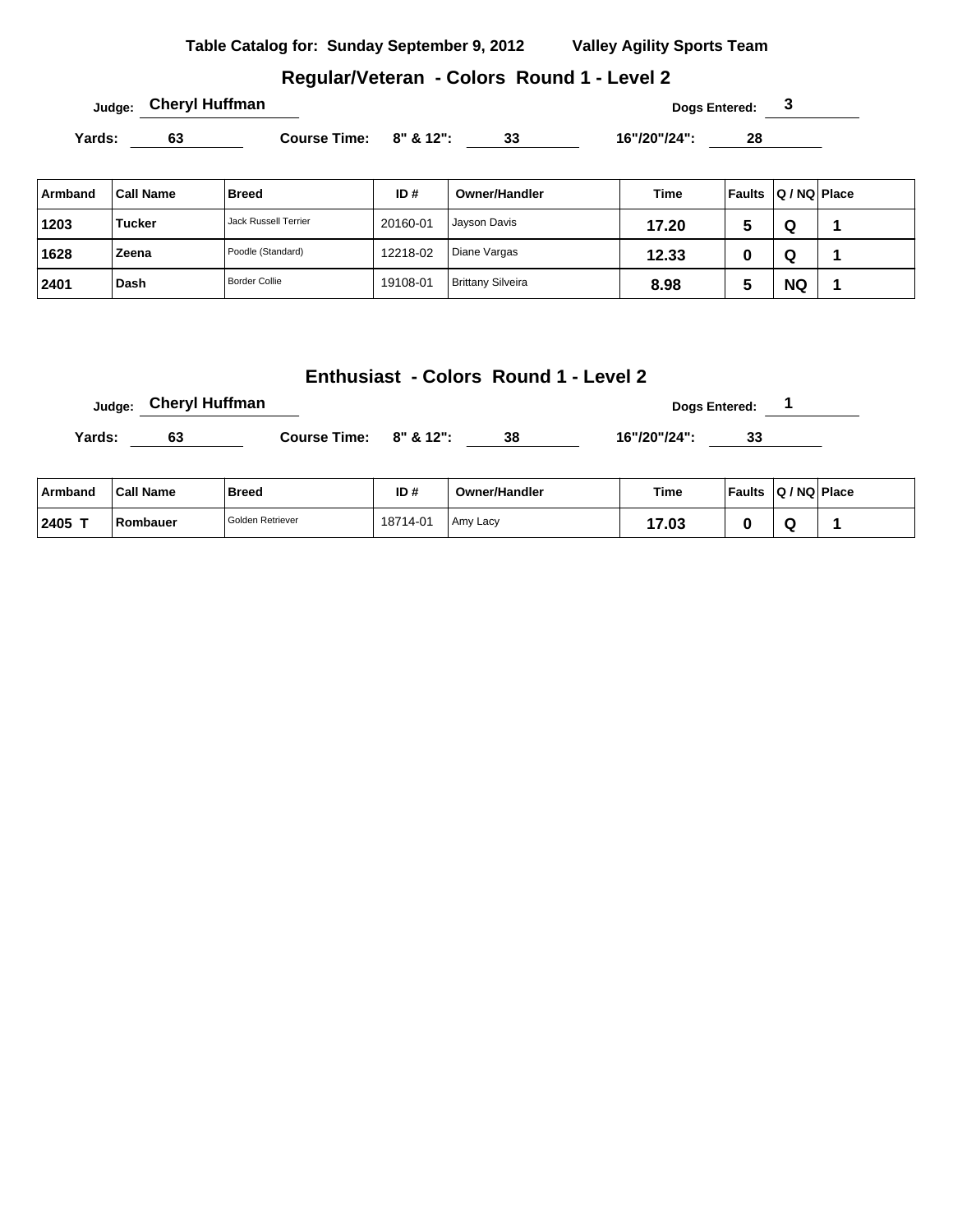#### **Regular/Veteran - Colors Round 1 - Level 3**

Yards: 82 Course Time: 8" & 12": 35 16"/20"/24": 30

| Armband | <b>Call Name</b> | <b>Breed</b>         | ID#      | <b>Owner/Handler</b>  | Time      | Faults | Q / NQ Place |                |
|---------|------------------|----------------------|----------|-----------------------|-----------|--------|--------------|----------------|
| 1603    | Vegas            | Golden Retriever     | 03193-03 | Mary & Dwight Whatley | 20.05     | 0      | Q            |                |
| 1607    | Carson           | <b>Border Collie</b> | 15077-02 | Karen Stark           | 26.77     | 20     | <b>NQ</b>    | 4              |
| 1609    | Drummer          | Shetland Sheepdog    | 16496-02 | Penny Larson          | 28.49     | 5      | <b>NQ</b>    | 3              |
| 1614    | <b>Colton</b>    | Australian Shepherd  | 18519-01 | Laura Noret           | 19.35     | 5      | <b>NQ</b>    | $\mathbf 2$    |
| 1620    | Dot              | All American         | 01641-05 | Sara & Ray Rhodes     | <b>NT</b> | 0      | $- -$        | $\blacksquare$ |

## **Enthusiast - Colors Round 1 - Level 3**

**Judge:** Cheryl Huffman **Dogs Entered:** 1

Yards: 82 Course Time: 8" & 12": 40 16"/20"/24": 35

| Armband | <b>Call Name</b> | Breed   | ID#      | <b>Owner/Handler</b> | Time  | <b>Faults</b> | Q / NQ   Place |  |
|---------|------------------|---------|----------|----------------------|-------|---------------|----------------|--|
| 1626 T  | Minnie           | Whippet | 19160-02 | Sandra Holley        | 38.69 |               |                |  |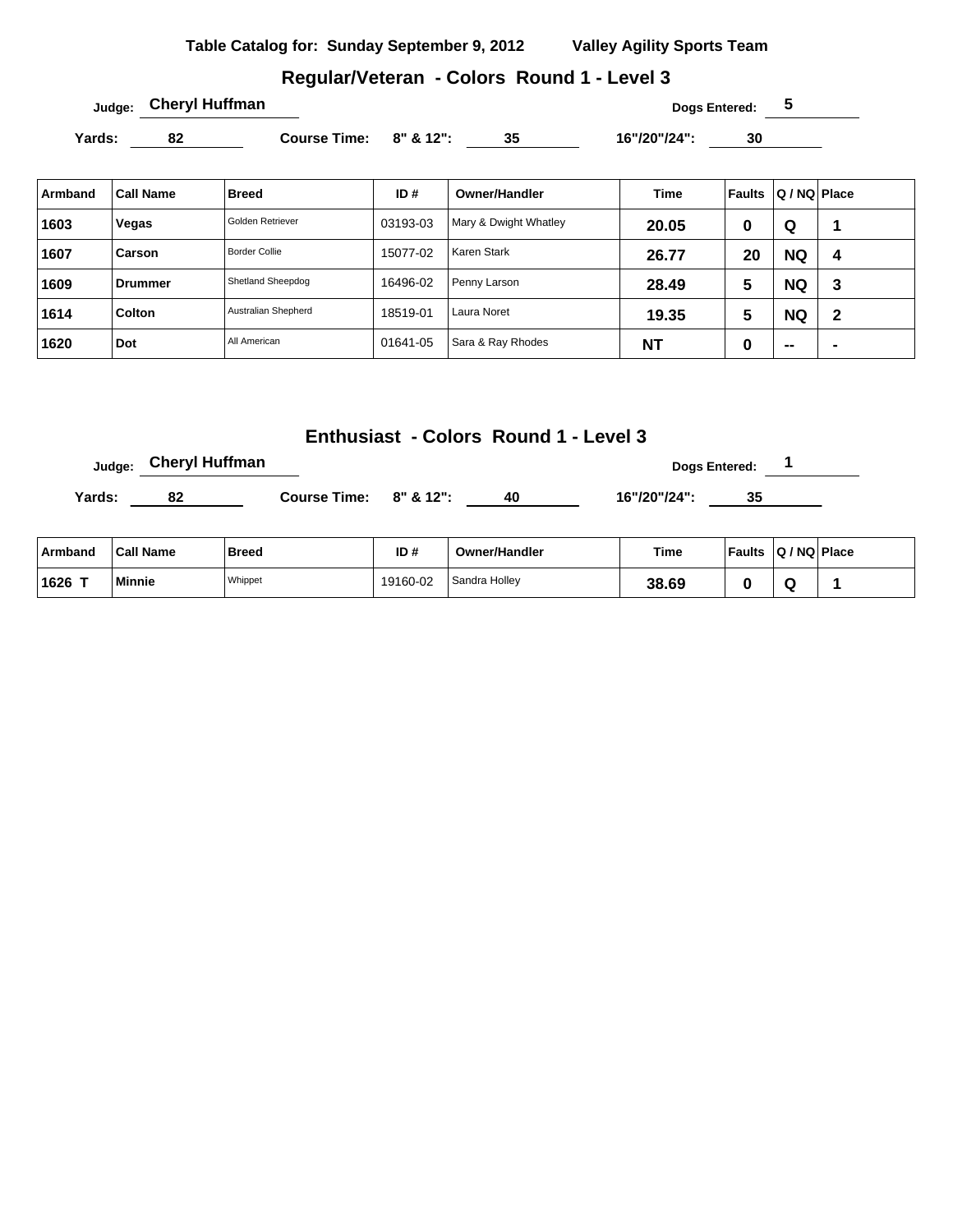## **Regular/Veteran - Colors Round 1 - Level 4**

**Judge: Cheryl Huffman Dogs Entered: 3** 

Yards: 82 Course Time: 8" & 12": 35 16"/20"/24": 40

| Armband | Call Name    | <b>Breed</b>                     | ID#      | Owner/Handler        | Time  | <b>Faults</b> | $ Q/NQ $ Place |        |
|---------|--------------|----------------------------------|----------|----------------------|-------|---------------|----------------|--------|
| 1617    | <b>Dock</b>  | Nova Scotia Duck Tolling Retriev | 10202-04 | Wendy Johansen       | 27.21 | 15            | <b>NQ</b>      | 3      |
| 1618    | River        | Nova Scotia Duck Tolling Retriev | 17232-02 | Caroline van der Wyk | 21.35 | u             | Q              |        |
| 1624 V  | <b>Riley</b> | All American                     | 18061-01 | Monica Salusky       | 25.45 | υ             | Q              | າ<br>◢ |

#### **Enthusiast - Colors Round 1 - Level 4**

|        | Judge: Cheryl Huffman |                        | Dogs Entered: |              |    |  |  |
|--------|-----------------------|------------------------|---------------|--------------|----|--|--|
| Yards: |                       | Course Time: 8" & 12": |               | 16"/20"/24": | 45 |  |  |

| ⊺Armband | <b>Call Name</b> | Breed                | ID#      | <b>Owner/Handler</b> | <b>Time</b> | <b>Faults</b> | $ Q/NQ $ Place |  |
|----------|------------------|----------------------|----------|----------------------|-------------|---------------|----------------|--|
| $1625$ T | Banjo            | <b>Border Collie</b> | 19160-01 | Sandra Hollev        | 31.92       |               |                |  |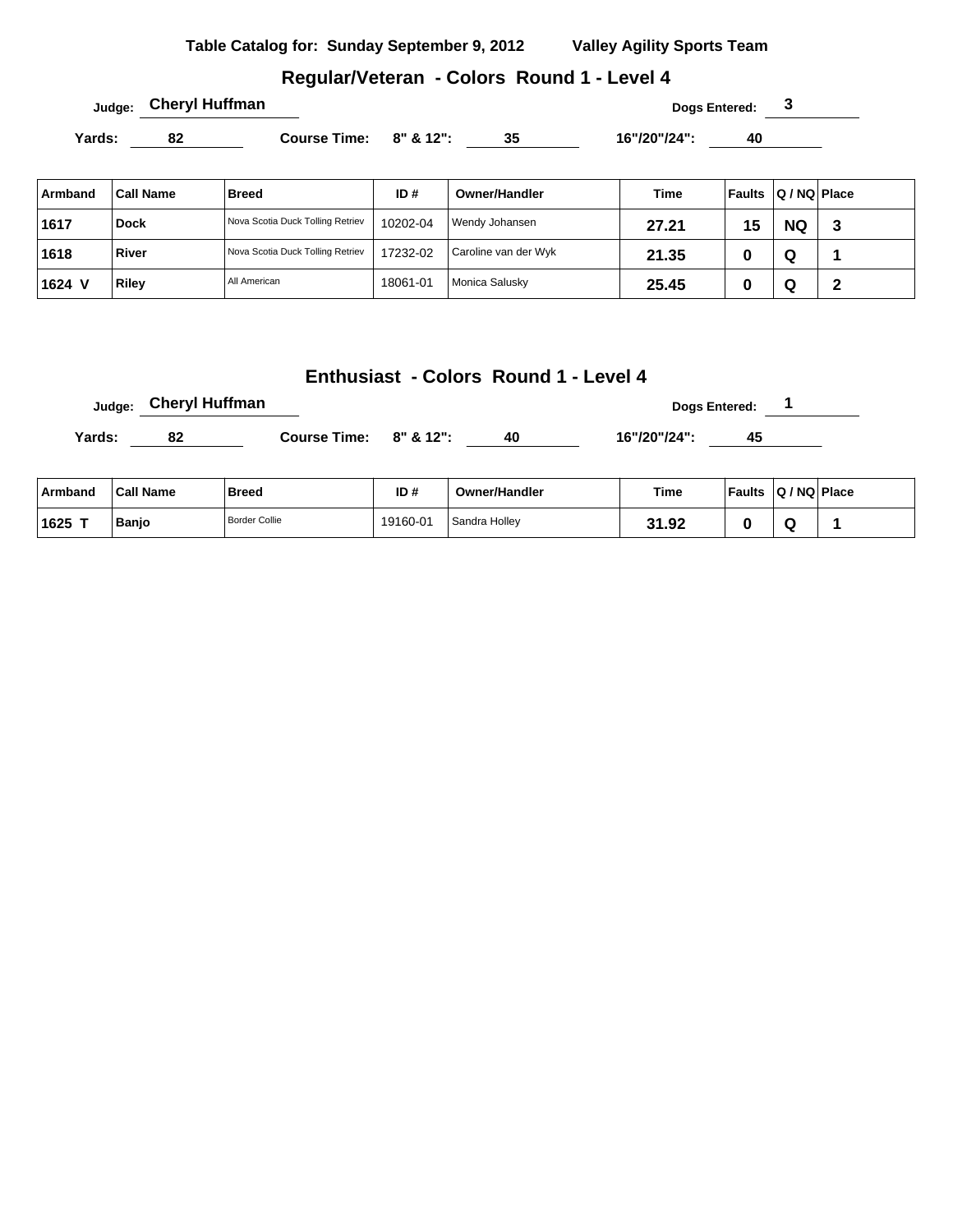## **Regular/Veteran - Colors Round 1 - Level 5**

**Judge: Cheryl Huffman Dogs Entered: 9** 

**Yards: 82 Course Time: 8" & 12": 35 16"/20"/24": 40** 

| Armband | <b>Call Name</b> | Breed                    | ID#      | <b>Owner/Handler</b>   | <b>Time</b>   | <b>Faults</b> | Q / NQ Place |             |
|---------|------------------|--------------------------|----------|------------------------|---------------|---------------|--------------|-------------|
| 1601    | Gemma            | English Shepherd         | 15027-02 | Toni Duralski          | 17.36         | 0             | Q            | 1           |
| 1606    | <b>Flynn</b>     | <b>Border Collie</b>     | 07834-02 | Sandra Taylor          | 22.19         | 0             | Q            | 3           |
| 1608    | <b>Nick</b>      | Shetland Sheepdog        | 16496-01 | Penny Larson           | 26.22         | 0             | Q            | 4           |
| 1610    | <b>Winston</b>   | English Springer Spaniel | 08424-02 | Mary Palumbo           | 26.18         | 25            | <b>NQ</b>    |             |
| 1611    | Reva             | Australian Shepherd      | 05925-04 | <b>Cherie Gessford</b> | 27.69         | 0             | Q            |             |
| 1613    | Indy             | Poodle (Standard)        | 02319-03 | Monika Knutson         | 18.41         | 0             | Q            | $\mathbf 2$ |
| 2001    | <b>Deenie</b>    | All American             | 05414-02 | Carol Bowers           | <b>ABSENT</b> | 0             | $-$          | ٠           |
| 2011 V  | Darby            | Labrador Retriever       | 03303-01 | Debbie McVay           | 18.72         | 5             | <b>NQ</b>    | 1           |
| 2402    | Quik             | <b>Border Collie</b>     | 01922-03 | Carlene Chandler       | 11.57         | 0             | Q            | 1           |

## **Enthusiast - Colors Round 1 - Level 5**

|        | <sub>Judge:</sub> Cheryl Huffman |                              |  | Dogs Entered: 2 |              |    |  |  |
|--------|----------------------------------|------------------------------|--|-----------------|--------------|----|--|--|
| Yards: | 82                               | Course Time: $8''$ & $12"$ : |  | 40              | 16"/20"/24": | 45 |  |  |
|        |                                  |                              |  |                 |              |    |  |  |

| Armband | <b>Call Name</b> | <b>Breed</b>     | ID#      | Owner/Handler    | Time  | Faults | $ Q/NQ $ Place |  |
|---------|------------------|------------------|----------|------------------|-------|--------|----------------|--|
| 805 1   | Mia              | Chihuahua        | 04420-02 | Veronica Adrover | 35.77 |        | ч              |  |
| 2016    | <b>Tally</b>     | Belgian Tervuren | 02333-02 | Nancy Smith      | 25.07 |        | ч              |  |